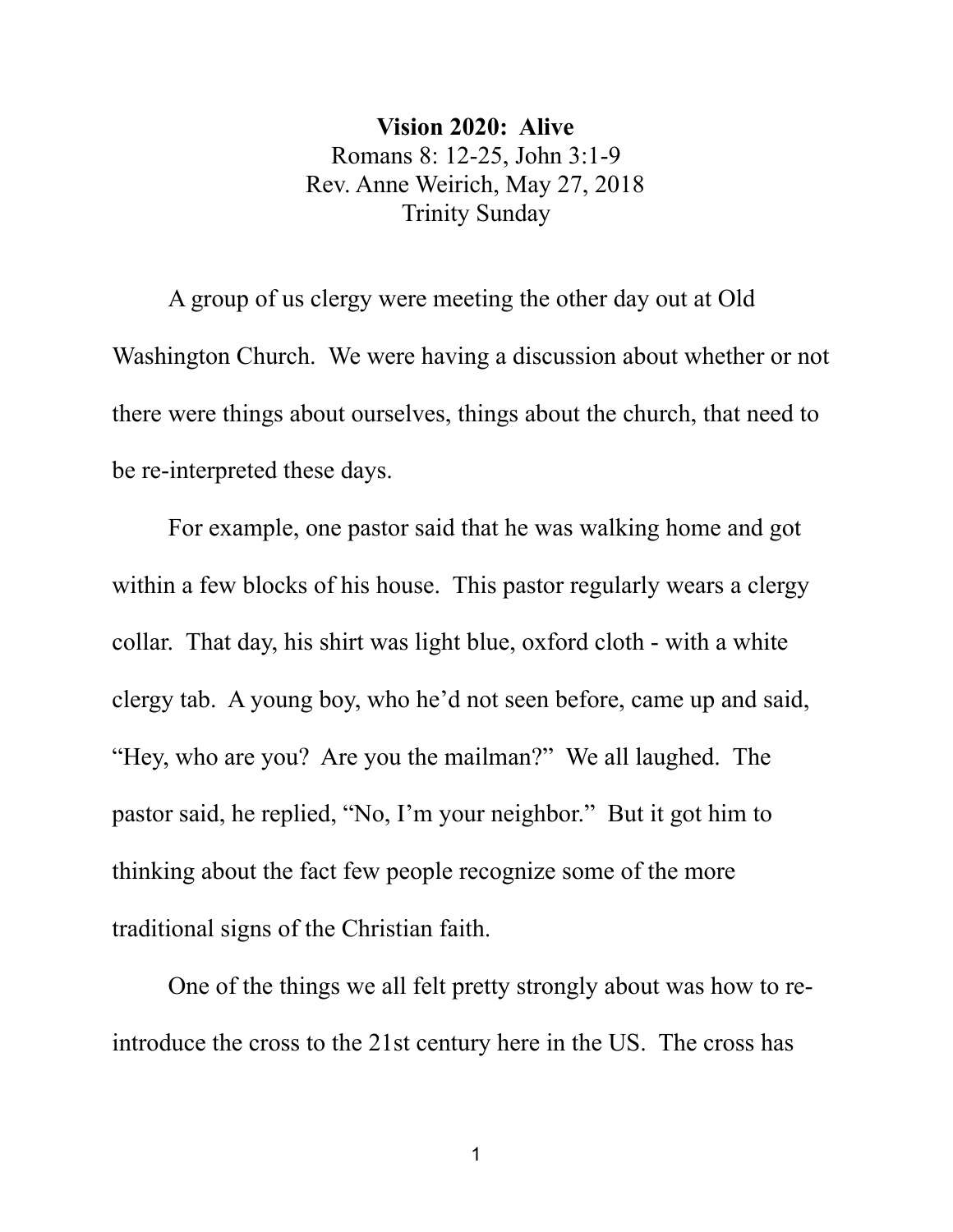become jewelry and fashion in a big way. Its powerful meaning has been erased as a fashion accessory.<br>For a great deal of the world lives in the times that Paul writes

about in his letter to the church in Rome. We, too, are "caught up in the sufferings of this present time." The great crescendo of Chapter 8 lists them for us… "hardship, or distress, or persecution, or famine, or nakedness, or peril, or sword" all plague our world no less today than they did in Paul's time. We, too, are filled with groans. We too want to be truly alive and not to be subject to "life according to the flesh."

Paul reminds us that God is not the divine cause of pain. We are not called to look for pain. We don't put ourselves on the cross - in abusive situations, or look for sorrow and pain because that's what God requires of us. No, rather Paul argues here in Romans that painful things in life will happen without us seeking them out. When these painful things do happen on their own, Paul reminds us that, this where we meet God. God sends the Spirit to pray in us, too, with "sighs to deep for words." God adopts us into God and we call God "Abba," as Jesus

2 and 2 and 2 and 2 and 2 and 2 and 2 and 2 and 2 and 2 and 2 and 2 and 2 and 2 and 2 and 2 and 2 and 2 and 2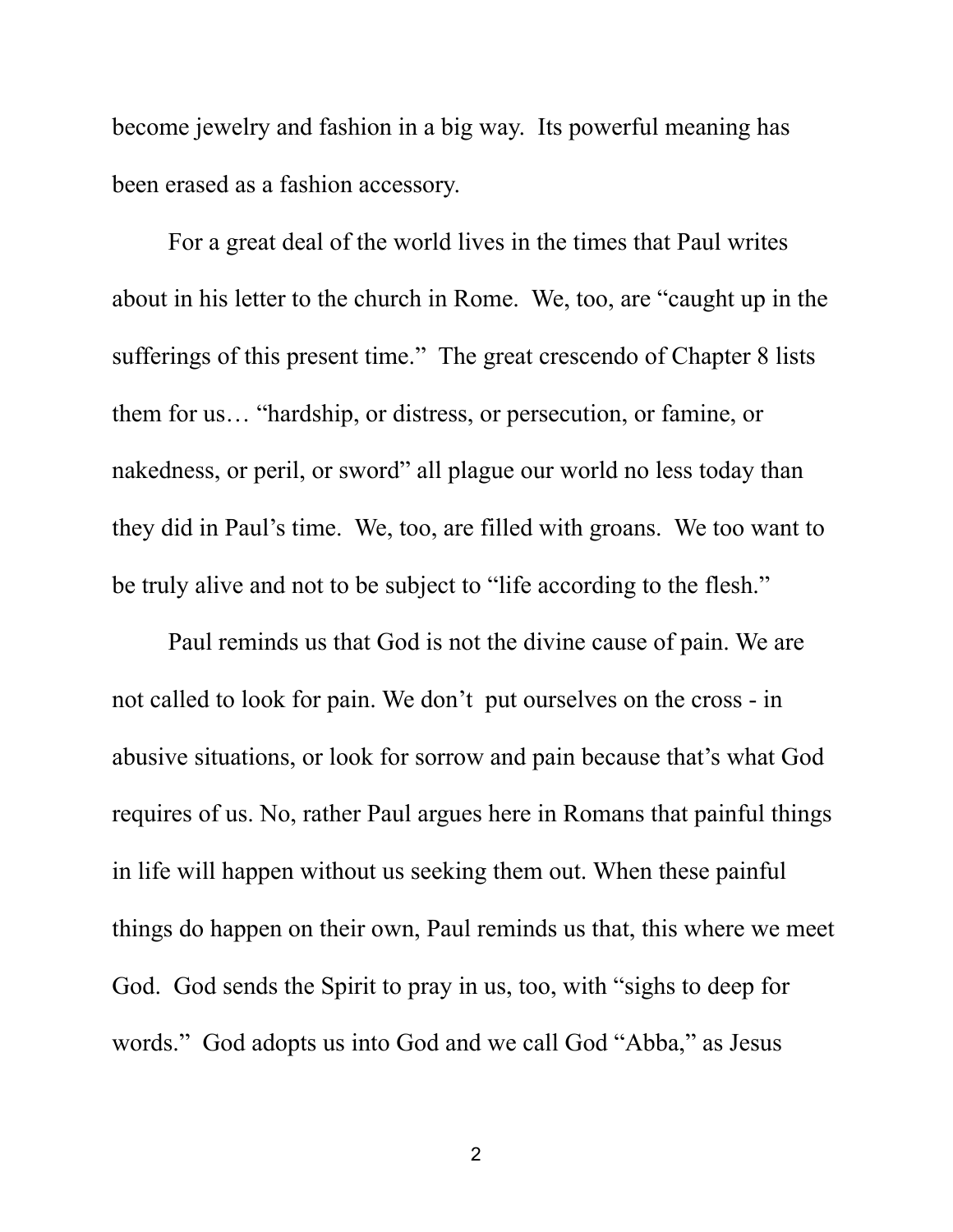called God Abba. God gives us glory - even as we are joined to Jesus in suffering. This is the meaning of the cross that has been lost to fashion.

The vision 2020 team of the PCUSA embraced this for our denomination in the final word of their proposal. We are A - ALIVE!

We are a people of the resurrection: though death surrounds us, we are not afraid because we follow the One who was raised from the tomb.

Now, I want to get back to the clergy meeting at Old Washington. Because our discussion about all this eventually brought us to the life of the Triune God as a way to speak to the world about the cross.

One of the basic things we believe about the Trinity is perhaps best expressed by the Christian theologian and martyr, Dietrich Bonhoeffer. He said,

"God glorifies himself in man. That is the ultimate secret of the Trinity. The humanity is taken up into the Trinity.<br>The glorification of God in the flesh is now at the same time, the glorification of man, who shall have life through eternity with the trinitarian God." (*Christ*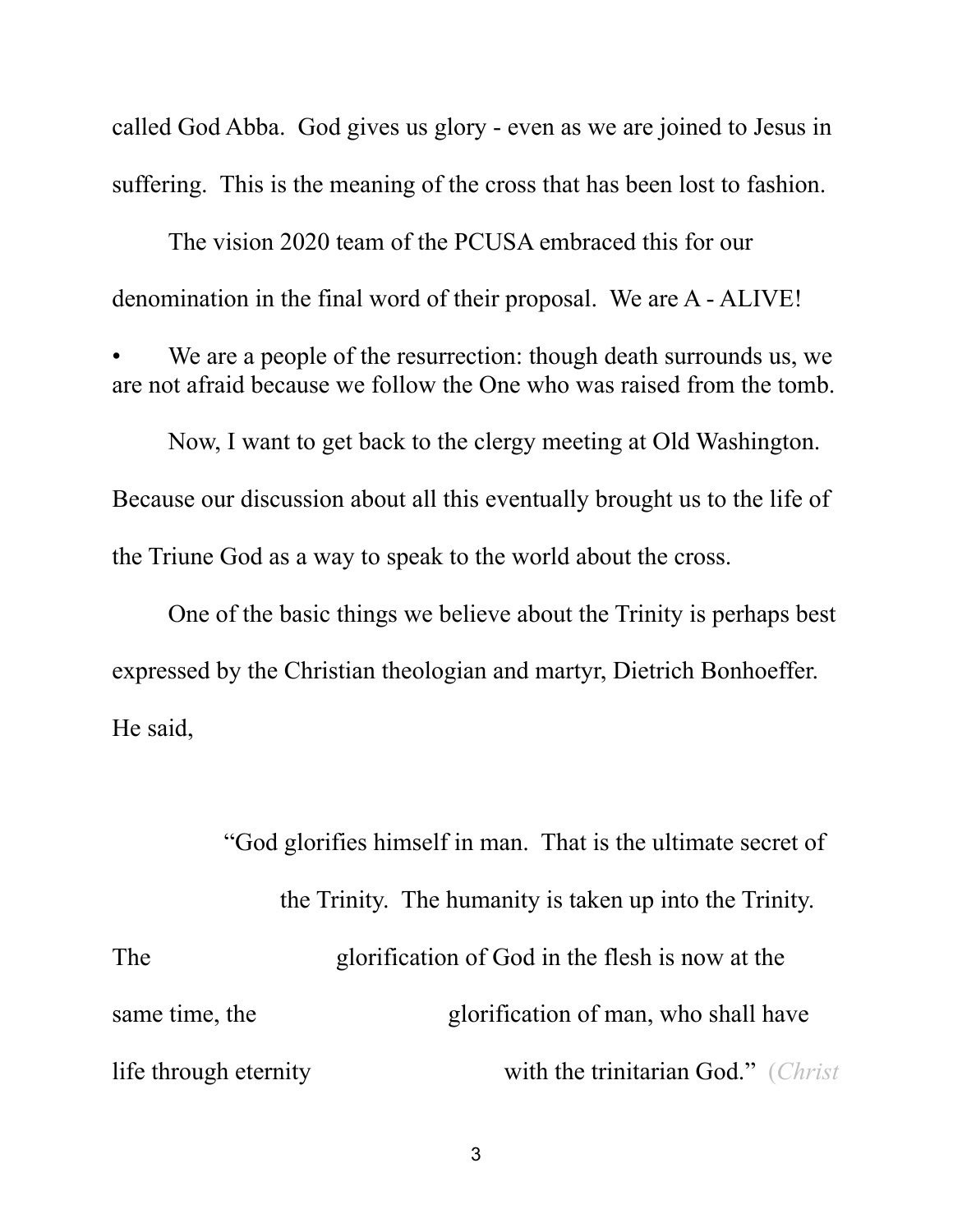p. 105)

That is good news my friends. Through God's work on the cross, we also exist in the new life - Triune life - eternal life. But, we wondered, how do we get that good news to a world that hears the word "God," and imagines anything but the three persons of the Trinity? How do we take a piece of jewelry and restore the power it has to convey the work of the Triune God - glory, eternity and new life? How does this play in a world that is increasingly without faith?

How can the Trinity help us to faithfully remain present to those who suffer?

Because, ironically, though it is the hoped for future that pulls a person of faith through the present time, the future is little or no comfort to those who suffer in the present moment - whether filled with faith or not.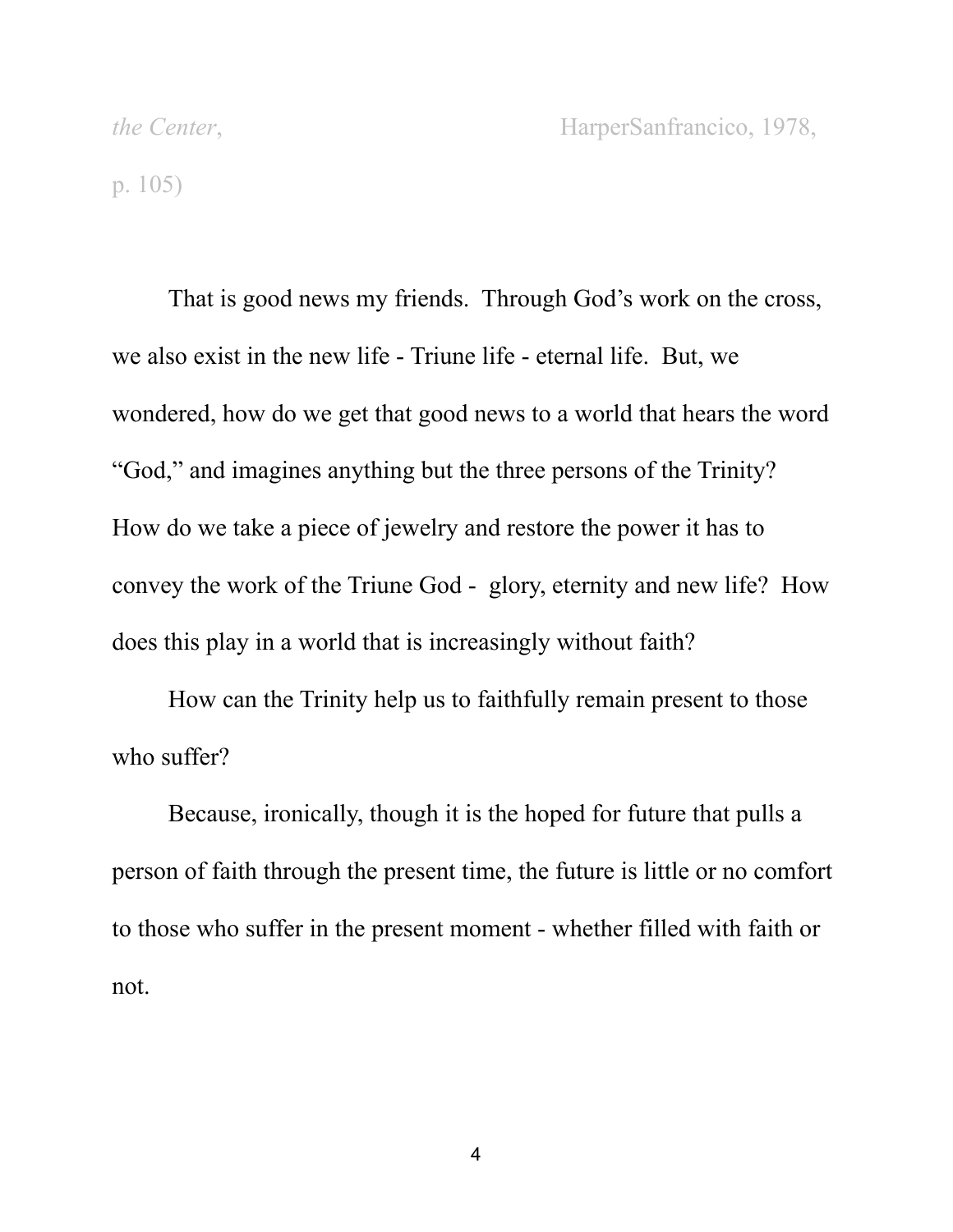I think that the key lies in something Paul tells us. He uses the word "patience." He says, "…if we hope for what we do not see, we wait for it with patience."

So - here we are. We have, on the one hand, The Trinity - perhaps the most enigmatic of doctrines. Talk about a clergy collar. And we have patience - a rare quality in these days of instant

gratification.

And let's not forget the cross….

How can these all come together and help us bring new life to a world of people who groan and suffer?

To answer that, I want spend the rest of our time looking at 2 stories. The first is an image of the Trinity given to Julian of Norwich a Christian mystic of the late 1300s. Julian received this vision from Jesus. She wrote,

….he showed me something small, no bigger than a hazelnut, lying in the palm of my hand...and it was as round as a ball....In this little thing I saw three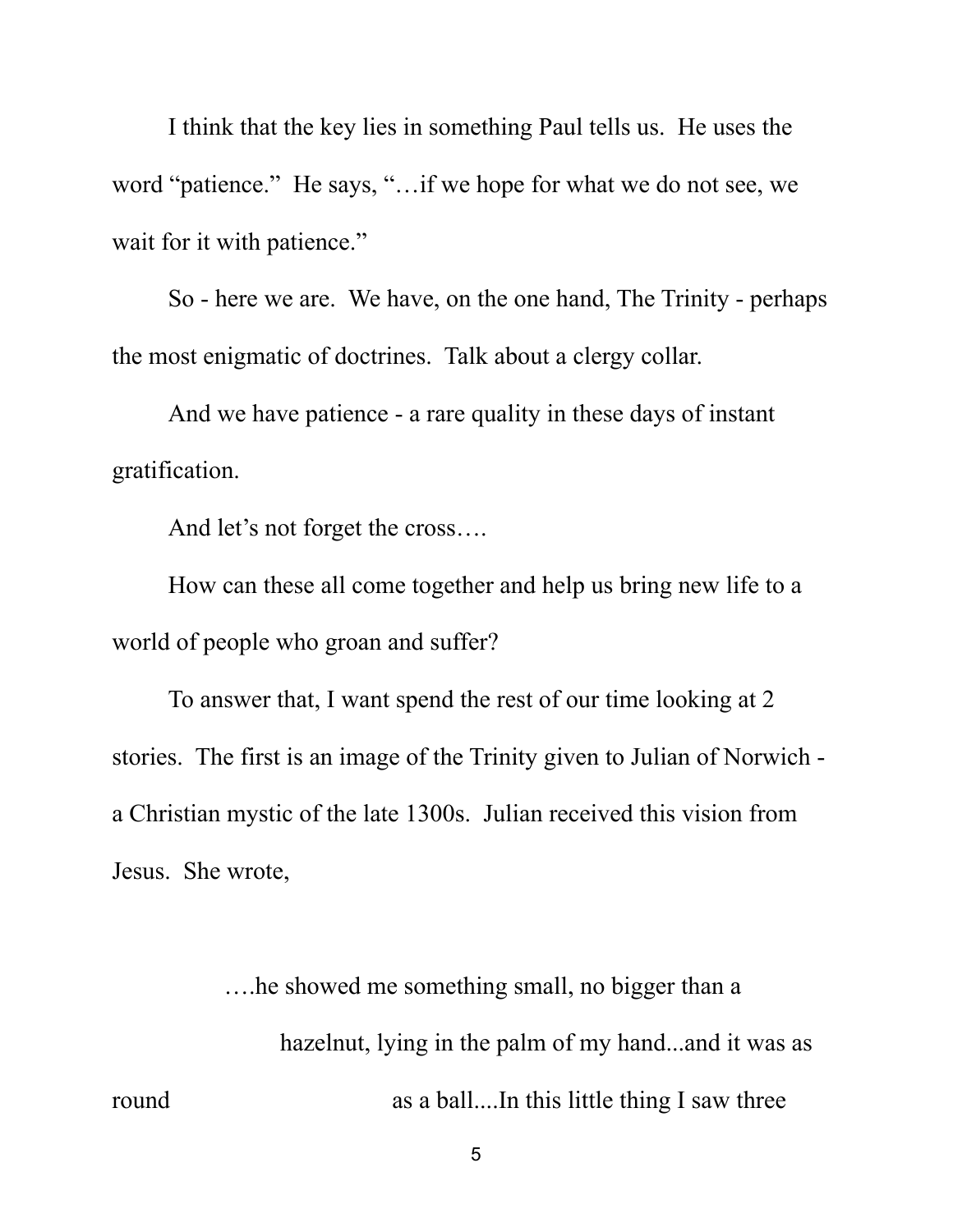properties. The first is that God made it, the second is that God loves it, the third is that God preserves it. But what did I see in it? It is that God is the Creator and the protector and the lover. (*Revelations of Divine Love,* Oxford University Press:

Oxford, 2015, p. 45.)

The thing that I really like about these names for the Trinity is that when it is combined with Paul and Bonhoeffer's idea that humanity is made part of of God - adopted into God - then we, too, are as included as that round vaguely hazelnut thing. We are God's creation, protected and loved.

When we enter deeply into this image, we understand that this inclusion in God's protection and love extends from the small globe to the whirling planets and stars - to all people.

The Vision 2020 folks said it like this

The Holy Spirit gives us courage to build a community that reflects the fullness of God's image in humanity: beautifully diverse and no longer divided by age, race, ethnicity, socioeconomic status, gender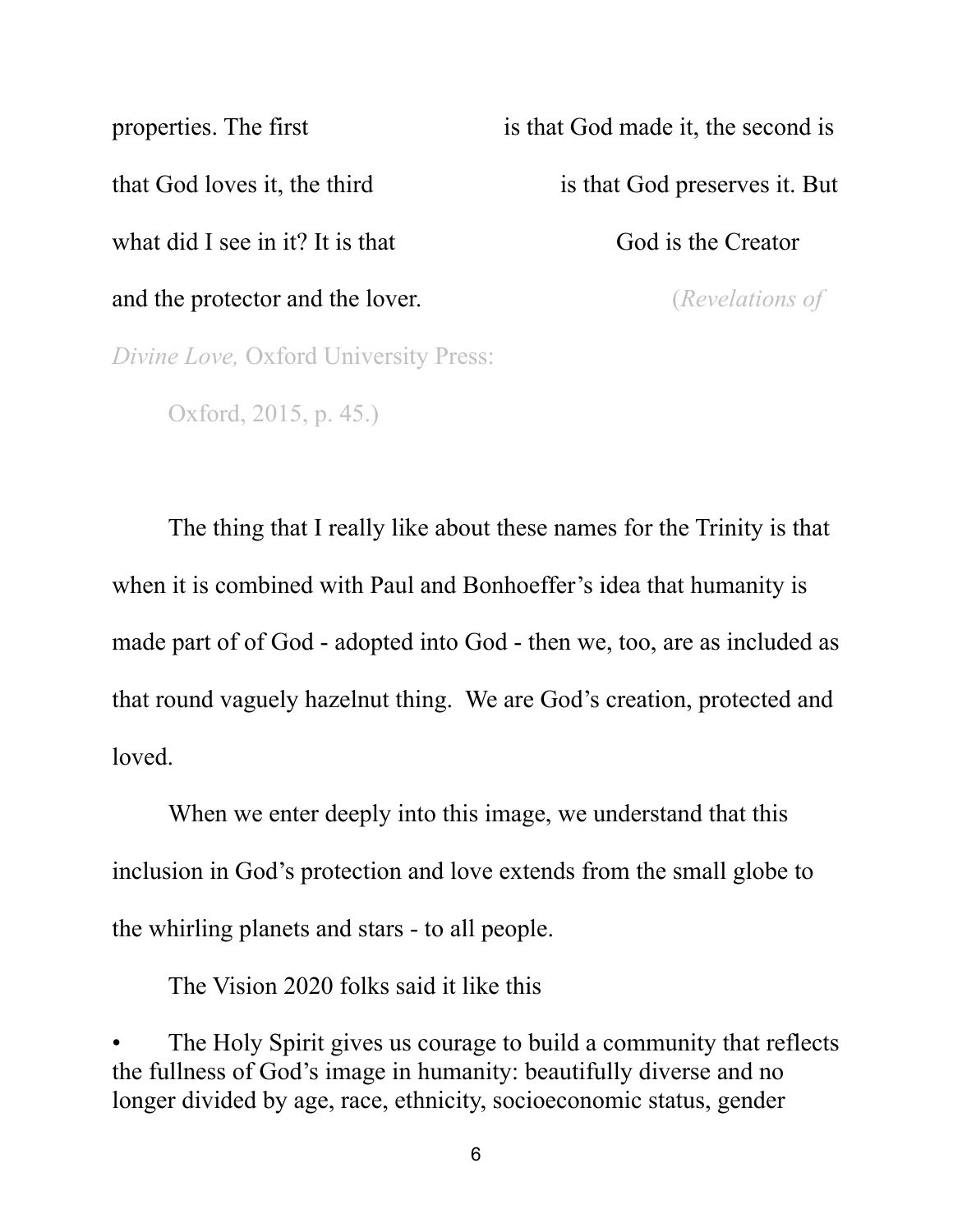identity, sexuality, physical and mental ability, geography, or theological conviction.

Is there a way to get this good news to all people? Is there a way for those of us with faith to build this community as an expression of the the Triune God? Can we get to the point where when we say the word "God," people think of Creator, Protector and Lover? And know that each one of them and all creation is a part of and alive in such a wondrous relationship?

I think so - if we pay attention to what happens to Nicodemus.

Nicodemus teaches us, I think, about patience. Not his patience but the patience of the Triune God.

Nicodemus is a seeker. He's seen Jesus' miracles - the healings. And even though he has a comfortable place as a Pharisee in the Jewish world, he wonders enough to seek Jesus out.

He doesn't come in the light of day, but in the dark of night.

Nicodemus can be likened to those of us with faith, I think, who are comfortable with our faith, who reach out to God more when the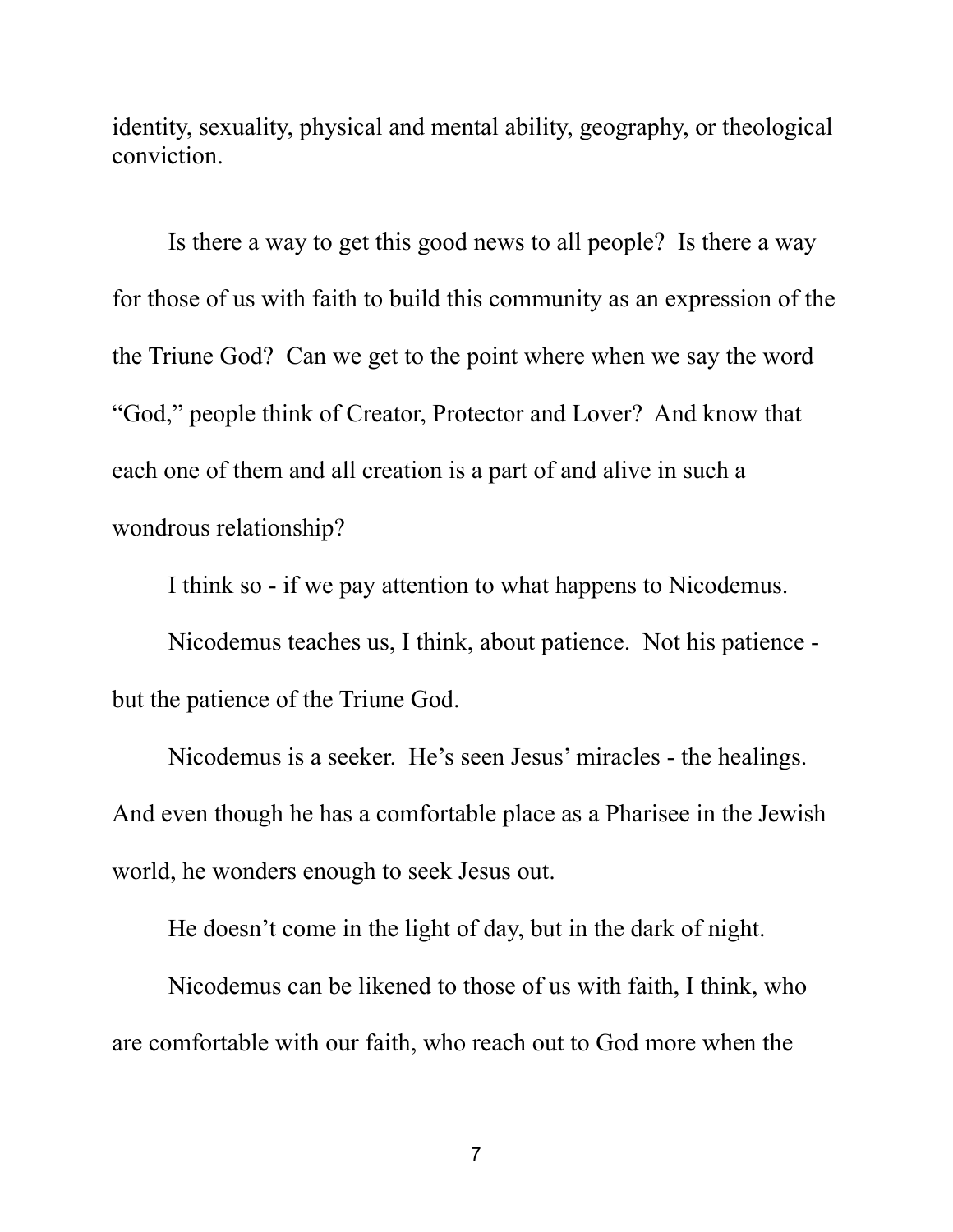darkness falls and we need more answers. Nicodemus might also be likened to folks without any faith at all - who need answers.

In John's gospel, however, Jesus is skeptical of those who come to him only because of the outward signs of his power. Earlier, in Chapter 2, we hear that he didn't "trust himself" to those who came to believe in him because of "the signs he was doing." (2:23-4)

So when Nicodemus comes, Jesus confounds him with a challenge to new life. You have to be born from above - born again. The Greek here can mean both - and probably do mean both.

Nicodemus stays with the challenge and asks more questions. And Jesus continues to draw him into new life by chipping away at the notions about God that brought Nicodemus to see him.

There is no rejection of Nicodemus, no condemnation.

An option for a new life is offered. Meaning, the old life must be discarded. Jesus is inviting Nicodemus to believe in God in a new way.

Peter Rollins, who writes about the ways the church is emerging these days, suggests that we consider the possibility of moving from the idea of orthodoxy as "right believing" to seeing orthodoxy as "believing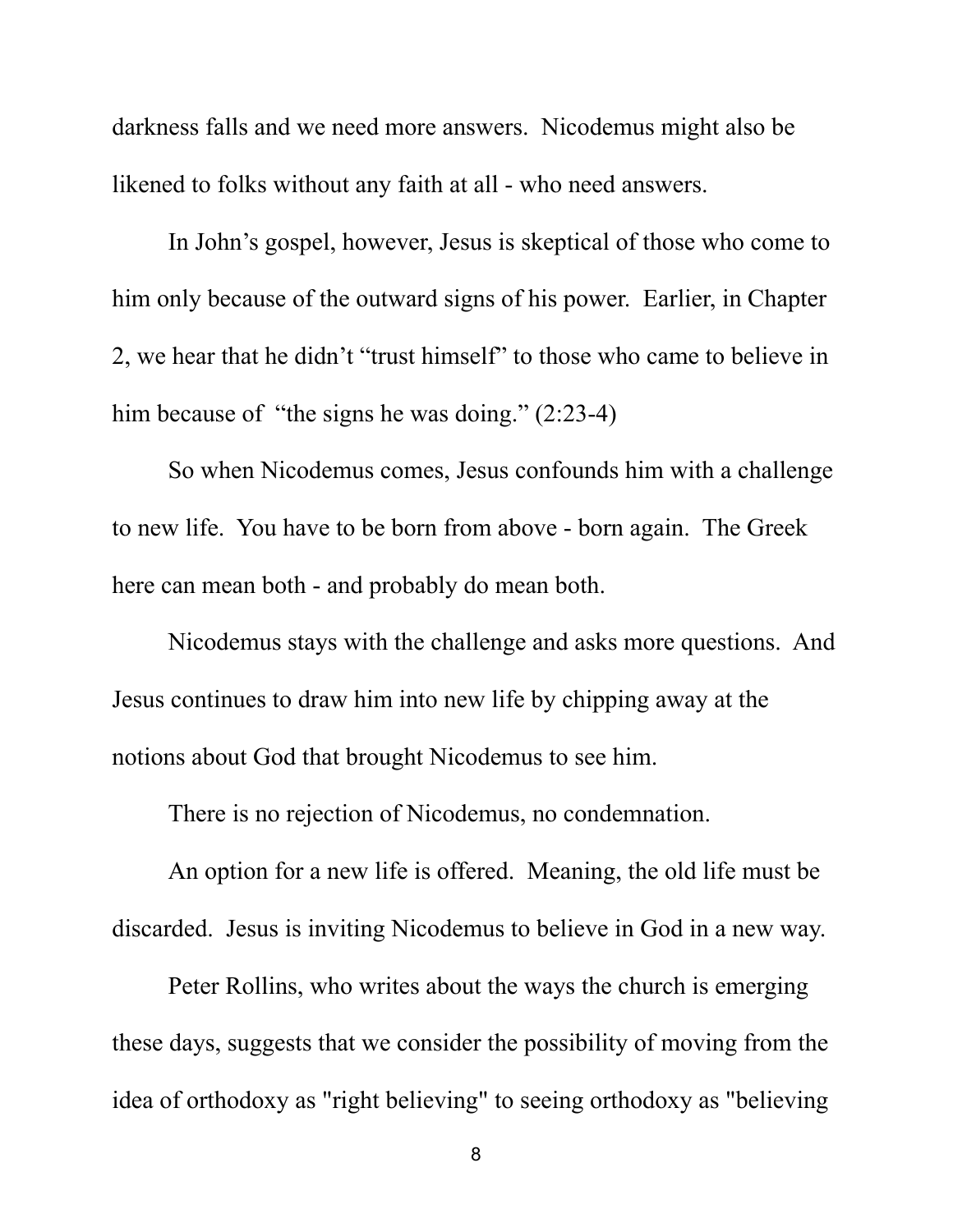in the right way." (*How (Not) to Speak of God,* Paraclete Press: Brewster, MA, 2006, p. 2.) This subtle shift can have powerful implications for understanding that the Christian faith is about a way of believing rather than a means of believing things about the world.

I think we hear Jesus saying this to Nicodemus. Don't get stuck in my literal words. Of course grown men can't enter their mother's bodies and be born again…

But let the Spirit enter you - and you will rise through the waters to new life. A life of the Spirit.

We get the fuller impact of this when we keep reading in the story. Jesus shifts to a monologue about who he is. He traces his own death and rise to new life.

 *If I have told you about earthly things and you do not believe, how can you believe if I tell you about heavenly things? No one has ascended into heaven except the one who descended from heaven, the Son of Man. And just as Moses lifted up the serpent in the wilderness, so must the Son of Man be lifted up, that whoever believes in him may have eternal life.*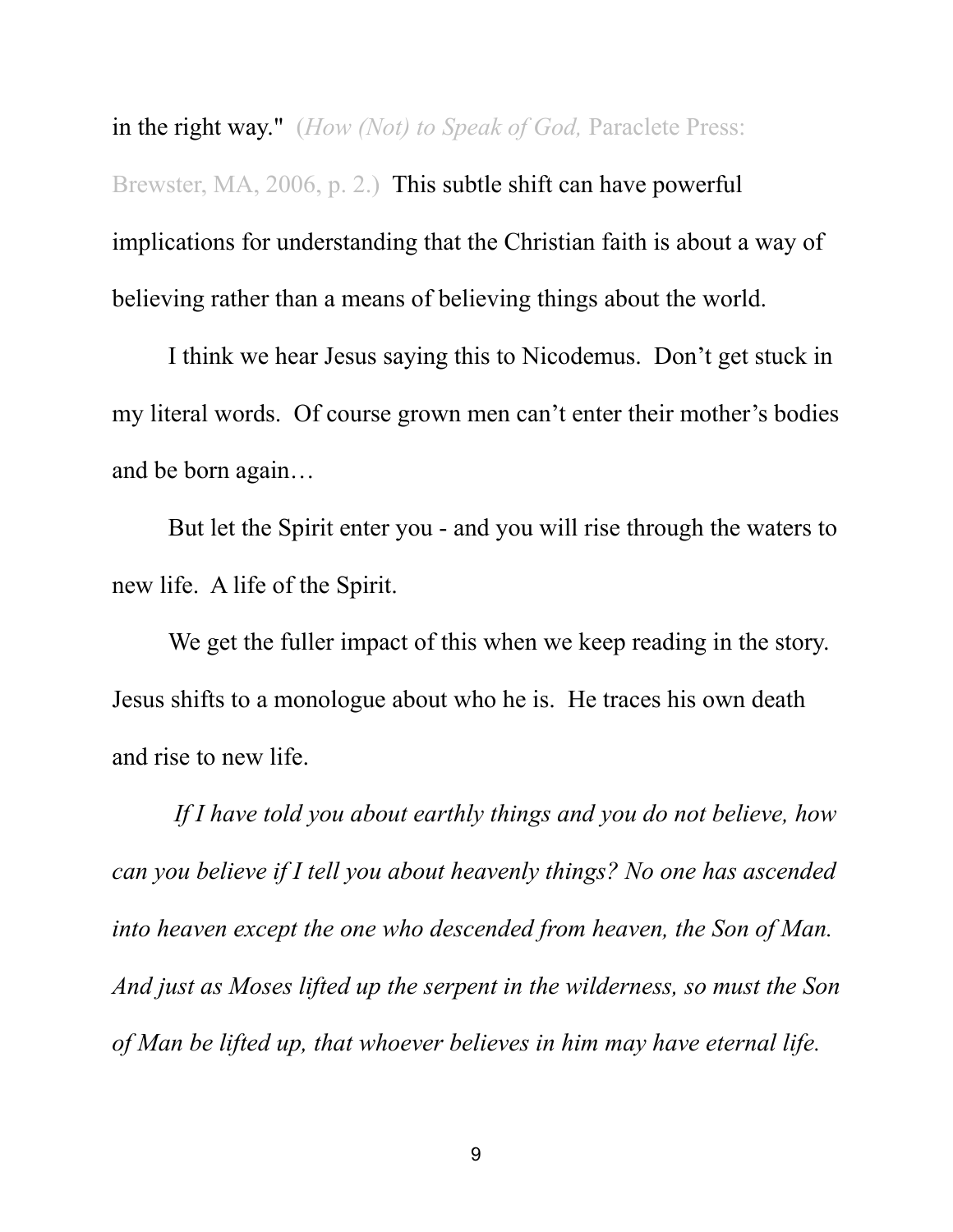Nicodemus - I will lifted up like the healing serpent of Moses in the desert. I have come for the healing of the whole world - not just these few you have seen. This is the way of believing you are called to.

The wholeness and healing that is given to us in Christ is what lifts us up and makes us alive in a new way. We can **believe** in a new way. Which I think is a way that helps us

be as patient as Jesus with a world which lives in darkness and has no answers to questions about death and suffering.

We see this new belief come alive in Nicodemus.

Nicodemus appears three times in John's gospel. This time and two others. And if we watch him, we see that he is, finally, able to "believe the right way." The Spirit **created** something new in Nicodemus. After this, he returns in the light of day. He tries to **protect** Jesus - and defends Jesus at his trial. (7:50-51) Finally, he comes in **love**, as the one who would, like a mother or father, to prepare Jesus' body for burial. (19:39).

 I think Nicodemus teaches us what it means to be adopted into the life of the Triune God. He shows us that God creates, protects and loves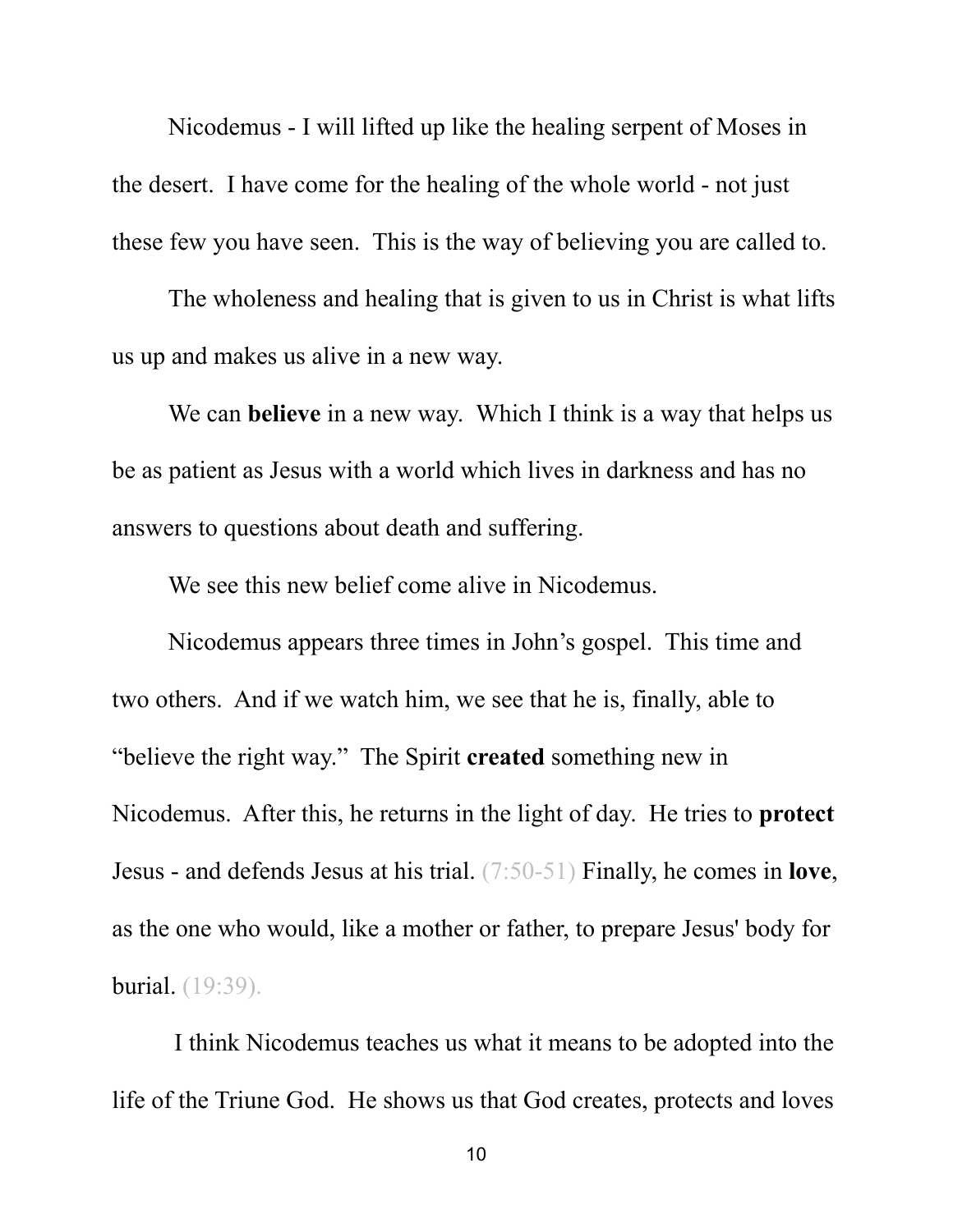us. of the one we call Abba, Son and Spirit is also the one who is endlessly patient with us. Because we are lifted up - born again and again into the wholeness and brightness of renewed life.

Nicodemus shows us that as a part of the Triune God in these ways, we, in response, must be as endlessly creative, protective, loving and patient. This is how we share the good news in a new way of believing. This is how we see the whole world brought out of the darkness into the light.

Using our new way of believing we can also understand that Nicodemus can be an image of how the whole church is called to be born again, born anew throughout the generations.

The closing words of Vision 2020 - the final words about being ALIVE reflect on this Nicodemus path for the church…

In the sure and certain hope of resurrection, we testify that the Church and its members are called to follow Christ's model by risking all, even life itself, for the sake of the Gospel.

The last two weeks, I traveled across the United Kingdom and listened to the Muskingum choir sing in many spectacular places.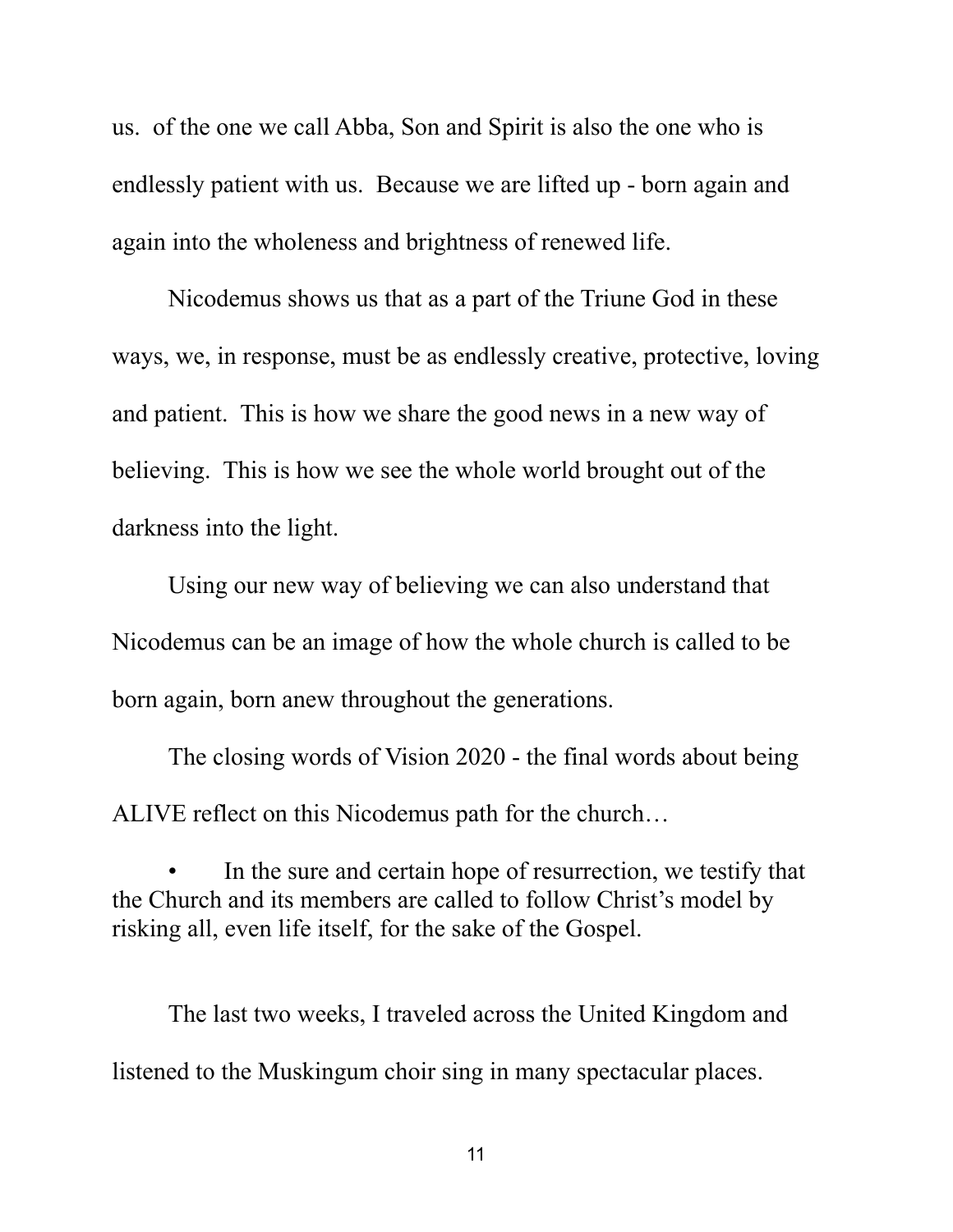We also visited places of worship that were as old as Stonehenge and as new as a restaurant and coffee shop brightly featured in an old church in Cambridge. Its small sanctuary was preserved for Sunday worship behind a wall of glass.

Some of the churches we passed by were ruins. Others were soaring medieval structures whose construction took 120 years. Many were destroyed by fire or The Blitz and rebuilt upon the ashes. Others were built on much older foundations - encompassing spaces where people worshipped when the faith came there in the 3rd or 4th century.

Most were primarily sustained by tourists rather than congregations.

I found the most hope in the cathedrals built on ruins, I think. Whenever the choir raised their young voices in those ancient spaces, the songs doing their best to soar into the vaults and hammer at the coves and curves and domes, to break through into the world - I felt great hope. They made these old places alive with possibility.<br>It seems we have company - good company - as the saints of those

days must have stood and watched as their churches tumbled into stone